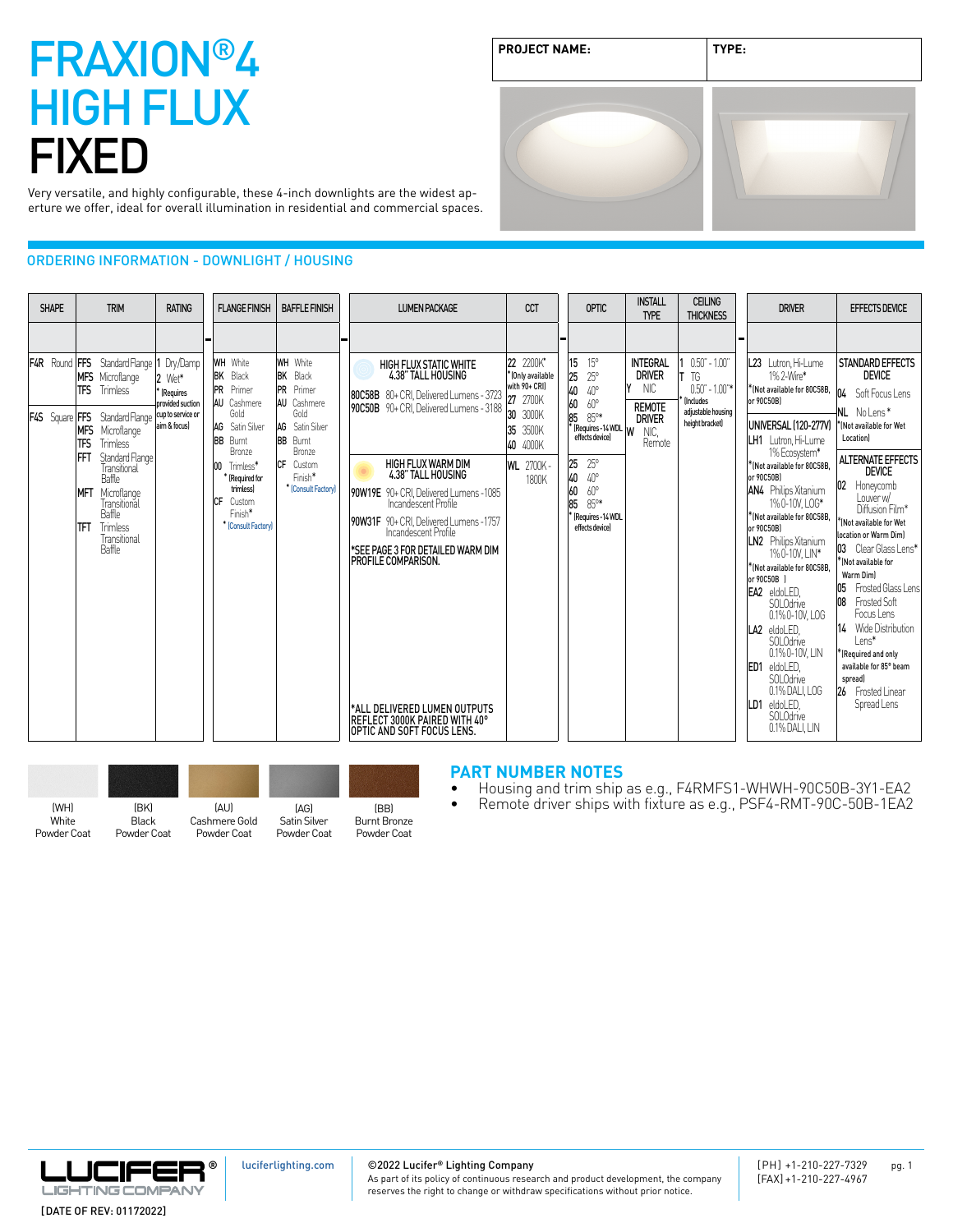#### **ACCESSORIES**

#### **ROUND ALTERNATE EFFECTS DEVICES**

Dry/Damp location only. Wet location requires alternate baffle.

|                | Wet location requires alternate baffle.                                             | Wet location requires alternate baffle. |                                                                      |  |
|----------------|-------------------------------------------------------------------------------------|-----------------------------------------|----------------------------------------------------------------------|--|
|                | $\Box$ HCL-F4R Honeycomb Louver w/ Diffusion Film*<br>*(Not available for Warm Dim) | $\Box$ HCL-F4S                          | Honeycomb Louver w/ Diffusion Film*<br>*(Not available for Warm Dim) |  |
| $\Box$ CGL-F4R | Clear Glass Lens*<br>*(Not available for Warm Dim)                                  | $\Box$ CGL-F4S                          | Clear Glass Lens*<br>*(Not available for Warm Dim)                   |  |
|                | □ FGL-F4R Frosted Glass Lens                                                        | $\square$ FGL-F4S                       | Frosted Glass Lens                                                   |  |
|                | $\square$ SFL-F4R Soft Focus Lens                                                   |                                         | □ SFL-F4S Soft Focus Lens                                            |  |
|                | □ FSFL-F4R Frosted Soft Focus Lens                                                  |                                         | □ FSFL-F4S Frosted Soft Focus Lens                                   |  |
|                | $\square$ WDL-F4R Wide Distribution Lens*                                           |                                         | $\Box$ WDL-F4S Wide Distribution Lens*                               |  |
|                | *(Required and only available for 85° beam spread)                                  |                                         | *(Required and only available for 85° beam spread)                   |  |
|                | □ FLSL-F4R Frosted Linear Spread Lens                                               |                                         | □ FLSL-F4S Frosted Linear Spread Lens                                |  |
|                |                                                                                     |                                         |                                                                      |  |

#### **REPLACEMENT BAFFLE ASSEMBLY (INCLUDES EFFECTS DEVICE)**



**SQUARE ALTERNATE EFFECTS DEVICES**

Dry/Damp location only.

#### **REPLACEMENT OPTICS**

Interchangeable optics accessible through fixture aperture.

| $\Box$ RO-70-15-2    | 15° optic          |
|----------------------|--------------------|
| $\Box$ RO-70-25-2    | 25° optic          |
| $\Box$ RO-70-40-2    | $40^{\circ}$ optic |
| $\square$ RO-70-60-2 | $60^\circ$ optic   |

#### **REPLACEMENT SUCTION TOOL**

One included with every six fixtures designated Wet location. □ F4-TOOL-SUCTION Allows for removal of baffle with Wet location

#### **TG BRACKET ASSEMBLY**

Supplied with ceiling thickness "T" and recommended for installations in T-Grid and furring channel up to 1.5" tall. Available for ceiling thicknesses from 0.50" - 1.00".

#### ¨ **DHA-TG-KIT**

#### **HANGER BAR EXTENDER KIT**

Extends hanger bars from 24.0" to 46.0" maximum. □ FRX-HBE-46 Extender, Hanger Bar

#### **EMERGENCY LIGHTING - REMOTE MOUNT ONLY**

During disruption of main power, emergency battery inverter provides temporary 120V or 277V to fixture. **□ EMB-S-100-120-LEDX** 100 watt max capacity, 120 VAC 60Hz, Dimmable<br>□ **EMB-S-100-277-LEDX** 100 watt max capacity, 277 VAC 60Hz, Dimmable 100 watt max capacity, 277 VAC 60Hz, Dimmable □ **EMB-S-250-120/277-LEDX** 250 watt max capacity, 120 or 277 VAC 60Hz, Dimmable



©2022 Lucifer**®** Lighting Company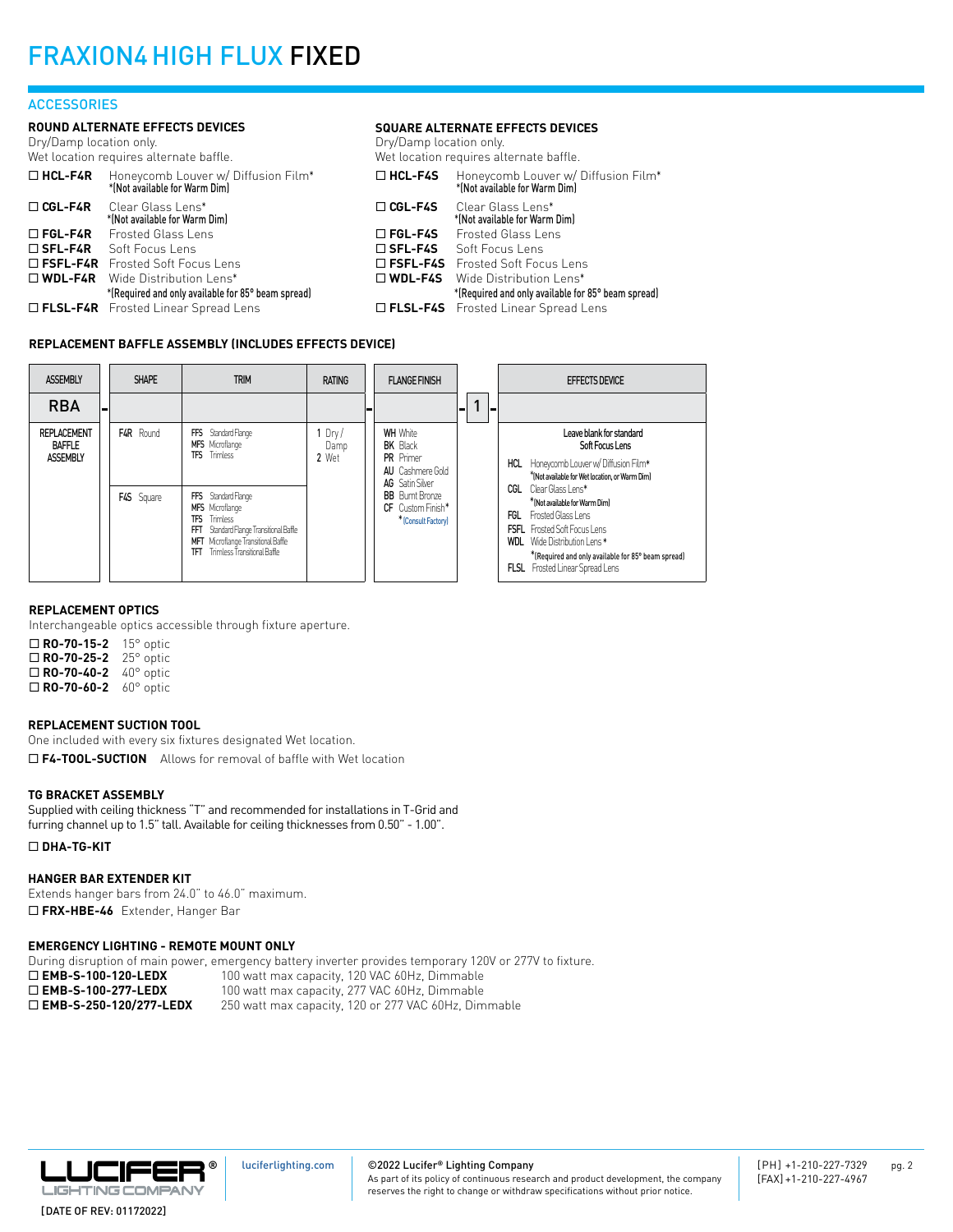#### PERFORMANCE - 3000K

| <b>LUMEN</b>   | <b>WATTAGE</b> | 15° OPTIC<br><b>SOFT FOCUS LENS</b> |            | 25° OPTIC<br><b>SOFT FOCUS LENS</b> |            | 40° OPTIC<br><b>SOFT FOCUS LENS</b> |            | 60° OPTIC<br><b>SOFT FOCUS LENS</b> |     | 85° OPTIC<br><b>WIDE DISTRIBUTION LENS</b> |     |
|----------------|----------------|-------------------------------------|------------|-------------------------------------|------------|-------------------------------------|------------|-------------------------------------|-----|--------------------------------------------|-----|
| <b>PACKAGE</b> |                | <b>DELIVERED</b>                    | <b>LPW</b> | <b>DELIVERED</b>                    | <b>LPW</b> | <b>DELIVERED</b>                    | <b>LPW</b> | <b>DELIVERED</b>                    | LPW | <b>DELIVERED</b>                           | LPW |
| 80C58B         | 53             | 3670                                | 69         | 3386                                | 64         | 3723                                | 70         | 3878                                | 73  | 3029                                       | 57  |
|                |                |                                     |            |                                     |            |                                     |            |                                     |     |                                            |     |
| 90C50B         | 53             | 3142                                | 59         | 2900                                | 55         | 3188                                | 60         | 3320                                | 63  | 2594                                       | 49  |
|                |                |                                     |            |                                     |            |                                     |            |                                     |     |                                            |     |
| 90W19E         | 23             |                                     |            | 987                                 | 43         | 1085                                | 47         | 1129                                | 49  | 883                                        | 38  |
| 90W31F         | 27             |                                     |            | 1598                                | 59         | 1757                                | 65         | 1830                                | 68  | 1429                                       | 53  |

| <b>OUTPUT MULTIPLIER</b> |                  |  |  |  |  |
|--------------------------|------------------|--|--|--|--|
| CCT                      | <b>CCT SCALE</b> |  |  |  |  |
| 2700K                    | 0.957            |  |  |  |  |
| 3000K                    | 1.000            |  |  |  |  |
| 3500K                    | 1.019            |  |  |  |  |
| 4000K                    | 1.030            |  |  |  |  |

| LIGHT LOSS FACTOR MULTIPLIER |      |  |  |  |  |
|------------------------------|------|--|--|--|--|
| <b>NO LENS</b>               | 1.05 |  |  |  |  |
| CGL                          | 1.05 |  |  |  |  |
| <b>SFL</b>                   | 1.00 |  |  |  |  |
| <b>FGL</b>                   | 0.90 |  |  |  |  |
| <b>FSFL</b>                  | 0.87 |  |  |  |  |
| <b>FLSL</b>                  | 0.83 |  |  |  |  |
| WDL                          | 0.78 |  |  |  |  |
| HCL                          | 0.65 |  |  |  |  |

#### WARM DIM PERFORMANCE

#### WARM DIM TO MIRROR INCANDESCENT DIMMING PROFILE

| 90W19E<br>2700K - 1800K | <b>Full on</b><br>100% | Dimmed<br>to 80% | Dimmed<br>to 70% | Dimmed<br>to 50% | <b>Dimmed</b><br>to 20% | Dimmed<br>to 10% | Dimmed<br>to 2% |
|-------------------------|------------------------|------------------|------------------|------------------|-------------------------|------------------|-----------------|
| CCT (K)                 | 2700                   | 2650             | 2620             | 2520             | 2180                    | 1950             | 1800            |
| Light Output (Lm)       | 1085                   | 868              | 760              | 543              | 436                     | 109              | 22              |
| Power (W)               | 23                     | 18               | 16               | 11               | 4                       | $\overline{2}$   | .5              |
| Efficacy (LPW)          | 47                     | 47               | 47               | 47               | 47                      | 47               | 47              |



#### WARM DIM TO MIRROR INCANDESCENT DIMMING PROFILE





[luciferlighting.com](http://luciferlighting.com/)

©2022 Lucifer**®** Lighting Company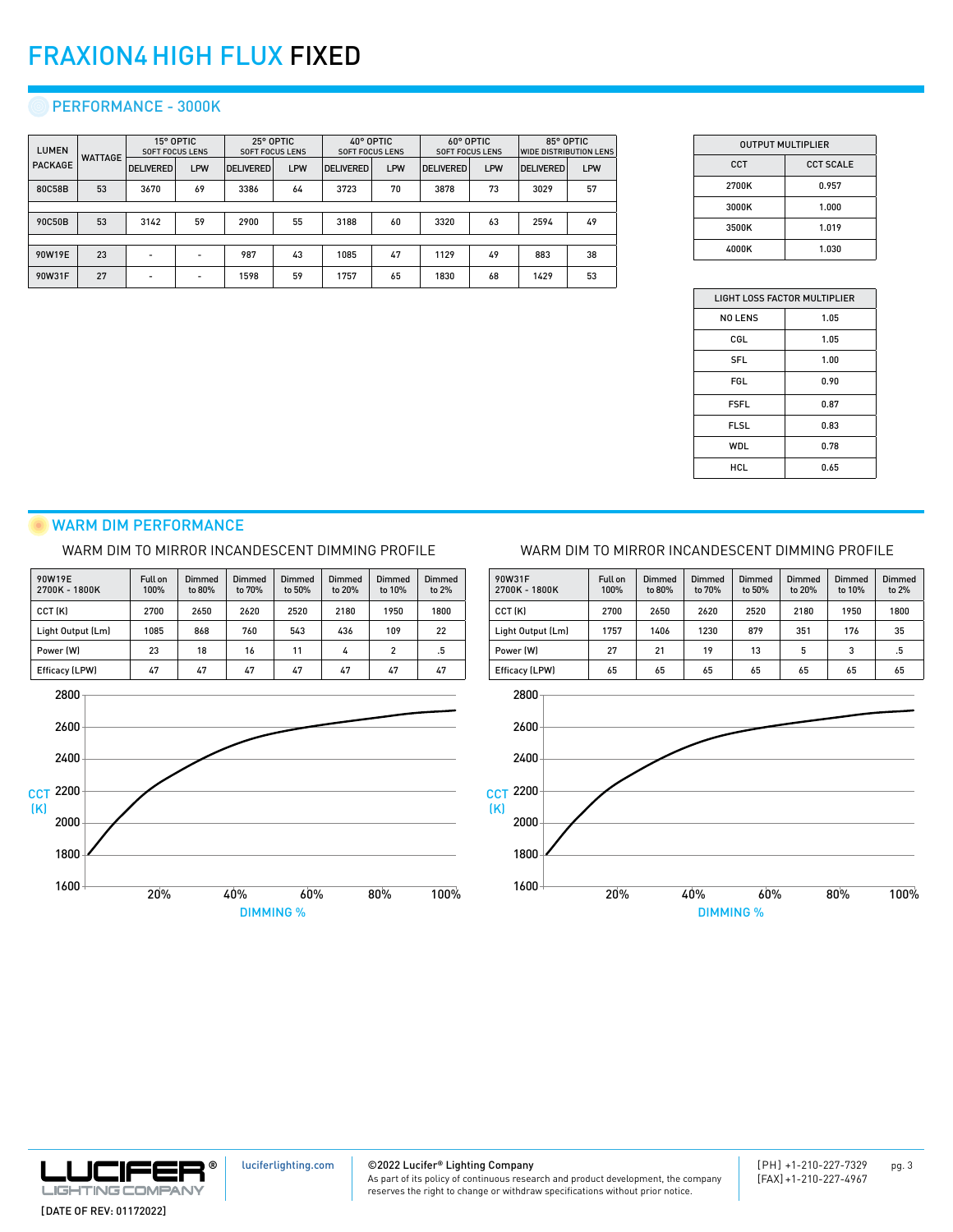#### DOWNLIGHT / HOUSING

#### LED A

Integral LED module design enables field service / replacement through housing aperture.

#### **B** OPTIC

Proprietary optic integrates Reflection, Refraction and TIR offering 10°, 15°, 25°, 40° & 60° beams.

#### **G)** STANDARD FLANGE PROFILE

Installed after ceiling is complete. Requires 4.625" (117mm) diameter cutout. Provides 0.86" (22mm) total contractor (goof) allowance with 0.50" (13mm) flange. Thickness measures 0.06" (1.5mm). Wet location features integral silicone gasket.

#### **22** MICROFLANGE PROFILE

Installed after ceiling is complete. Requires 4.625" (117mm) diameter cutout. Provides 0.42" (11mm) total contractor (goof) allowance with 0.28" (7mm) flange. Thickness measures 0.06" (1.5mm). Wet location features integral silicone gasket.

#### **3** TRIMLESS PROFILE

Installs totally flush with the ceiling with no visible trim. Appliqué includes screws for mounting and has 0.06" (1.5mm) plaster stop. Not recommended for stucco applications.

#### $\textcolor{black}{\mathbf{D}}$  effects devices

Soft focus lens included and sealed in Wet location option. Fixture is limited to 1 lens. Suction tool provided for removal of wet location baffles.

#### **B** ROUND BAFFLE

Die-cast removable baffle features 72° cutoff. Minimizes aperture glare and conceals view into housing; includes silicone gasket.

#### $\,$  SQUARE / TRANSITIONAL BAFFLE

Die-cast removable baffle features 72° cutoff. Minimizes aperture glare and conceals view into housing; includes silicone gasket. Transitional baffle transitions from square aperture at ceiling plane to round aperture at light source.

#### DIMENSIONS / DRAWINGS



**C1** Ø5.30" 5.30" Sq. π **C2** Ø4.80" 4.80" Sq. **C3** Ø8.00"





[luciferlighting.com](http://luciferlighting.com/)

©2022 Lucifer**®** Lighting Company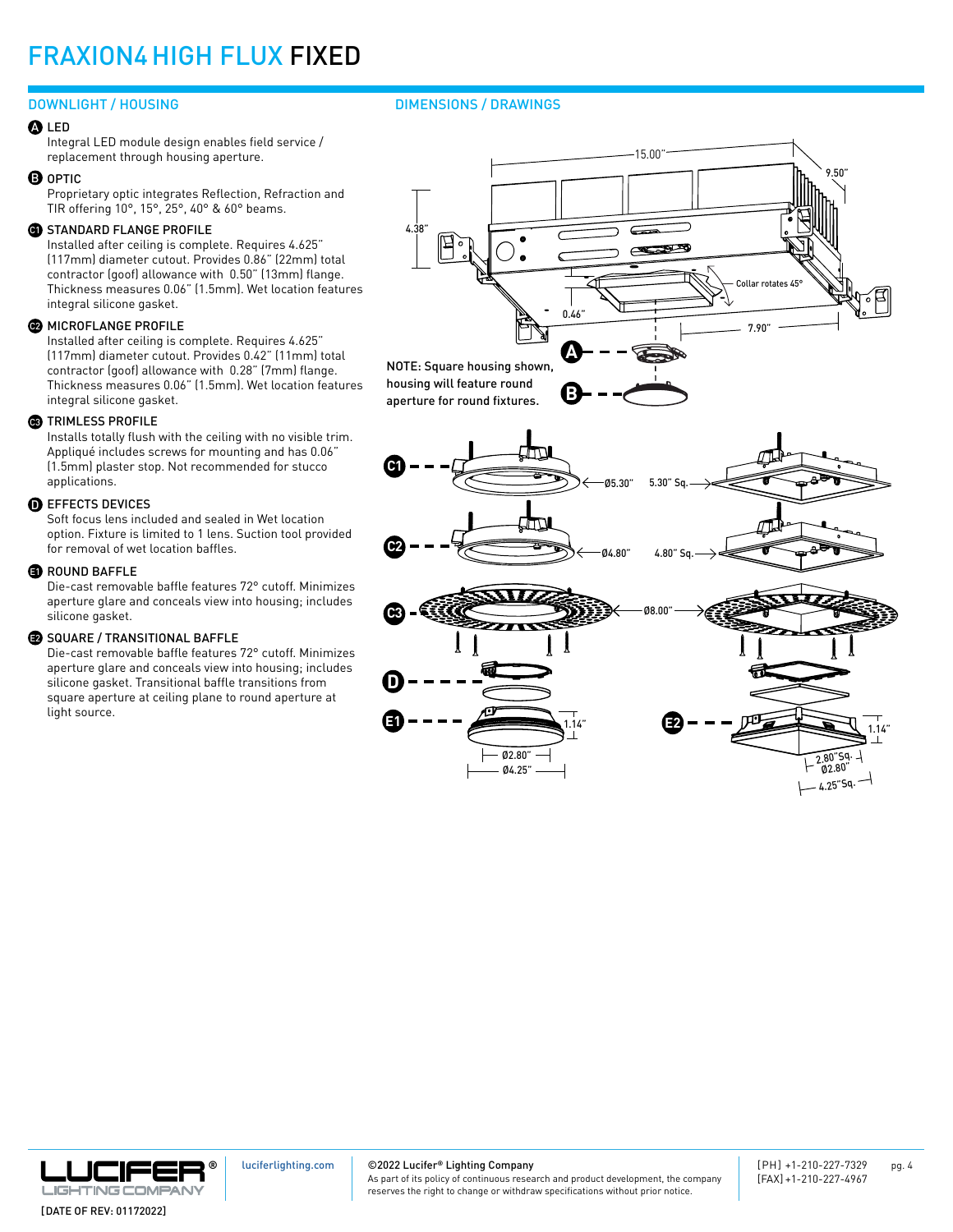#### DOWNLIGHT / HOUSING

TRIMLESS APPLIQUÉ DETAIL Integrated appliqué for plaster floating directly to baffle. F

#### TG BRACKET ASSEMBLY  $\boldsymbol{\Theta}$

Adjustable height bracket assembly provided with ceiling thickness "T" and recommended for installations in T-Grid and with furring channel. Hanger bars are installed to adjustable bracket. Allows housing to be raised and lowered; ceiling thickness remains 0.5" to 1.0" max.

#### **D** NIC HOUSING **G**

- Minimum 0.50" setback from combustible and non-combustible materials on all sides and top of housing.
- Minimum 3.00" setback from insulation material having max R-Value 30 on all sides and top of housing.
- Minimum 6.00" setback from polycell spray foam insulation having max R-Value 60.

#### REMOTE POWER SUPPLY I

Provided with install Type "W". Remote power supply provides additional driver options. Consult installation guide for maximum allowable secondary run lengths between PSF4-RMT and fixture. Must be installed in an accessible location. See page 6 for maximum allowable wiring distances.

#### HOUSING NOTES

- 90W19E: Do not install in environments where ambient temperatures exceed 40°C (104°F).
- 80C58B, 90C50B, and 90W31F: Do not install in environments where ambient temperatures exceed 35°C (95°F).
- Power supply compartment and all splice connections may be serviced from room side.
- Consult factory for spacing requirements for any installations exceeding R-Value 60.
- Hanger bars fitted to short side of housing; extend from 14.0" to 24.0", but may be field cut to accommodate narrow stud spacing. Can be extended up to 46" maximum with FRX-HBE-46 kit.
- Hanger bars and brackets add 4.00" to the overall dimension, but are excluded from the setback requirements.
- Housings for round trims feature a round aperture housing collar, and for square trims, a square housing collar, accommodating ceiling thicknesses between 0.50" and 1.00".

#### DIMENSIONS / DRAWINGS









[luciferlighting.com](http://luciferlighting.com/)

©2022 Lucifer**®** Lighting Company

**I**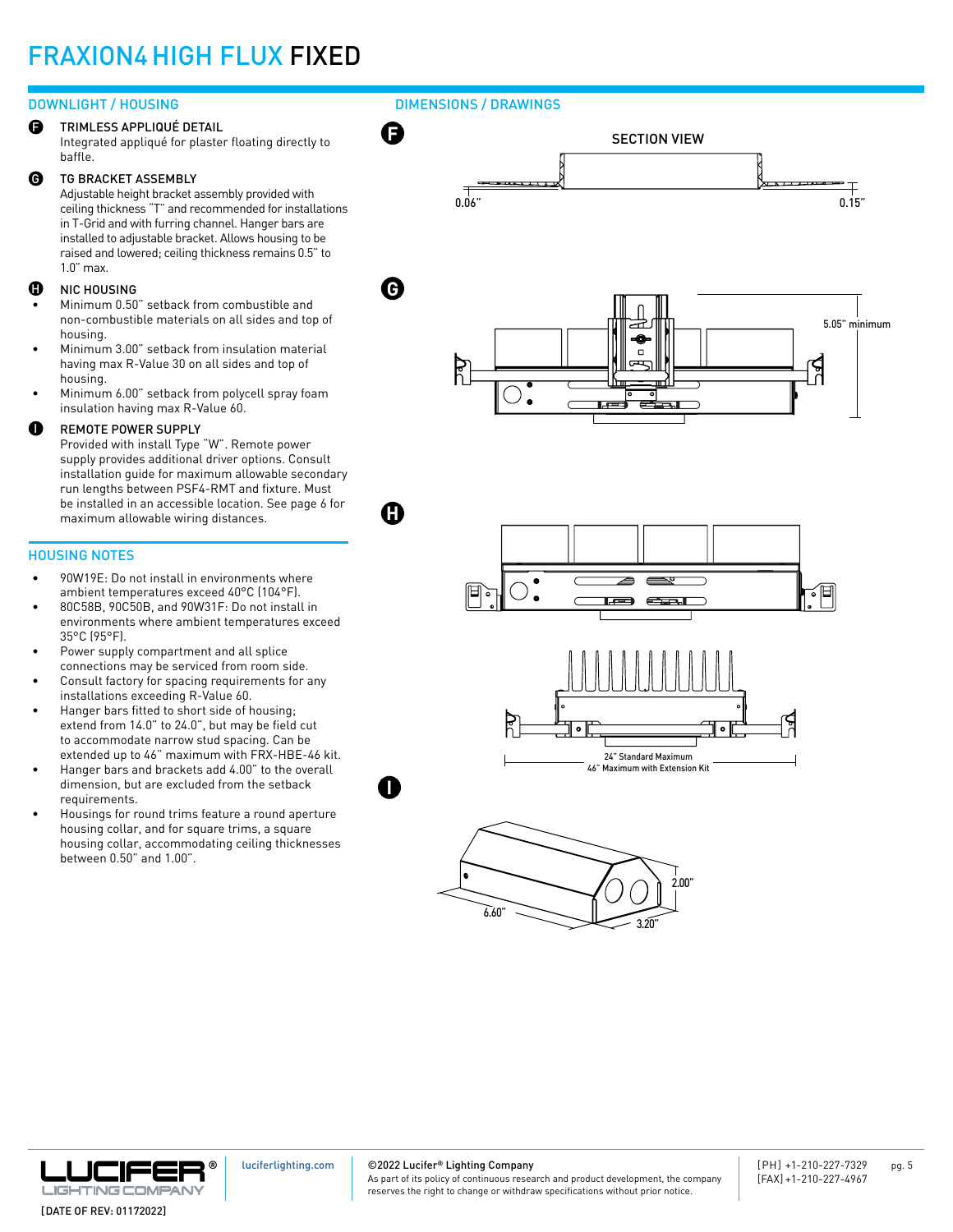### **TECHNICAL**

#### **CONSTRUCTION**

Downlight: Painted finishes are granulated powder coat. Housing: Aluminum and 22 Gauge galvanized steel. Extruded aluminum housing panel to act as heat-sink. Remote Power Supply: 22 Gauge galvanized steel. Appliqué: Zinc Alloy

#### **STATIC WHITE LED**

2-step MacAdam ellipse LED module available in 80+ and 90+ CRI configurations in color temperatures of 2700K, 3000K, 3500K and 4000K. Average rated lamp life of 50,000 hours. LED and driver assemblies are field-replaceable.

#### **WARM DIM LED**

3-step MacAdam ellipse warm dim LED module available in 90+ CRI configuration. 2700K at full brightness, warming to 1800K at full dim. Average rated lamp life of 50,000 hours. LED and driver assemblies are field-replaceable.

#### **POWER SUPPLY PERFORMANCE AND DIMMING INFORMATION**

|              | <b>ELV</b> | EC <sub>0</sub> |                                                 | $0-10V$         |                 |                 |                 | <b>DALI</b>     |  |
|--------------|------------|-----------------|-------------------------------------------------|-----------------|-----------------|-----------------|-----------------|-----------------|--|
| Power Supply | L23        | LH1             | AN4                                             | LN <sub>2</sub> | EA <sub>2</sub> | LA <sub>2</sub> | ED <sub>1</sub> | LD <sub>1</sub> |  |
| Minimum °C   | 0°C        | 0°C             | 1-20 °C 1-20 °C 1-20 °C 1-20 °C 1-20 °C 1-20 °C |                 |                 |                 |                 |                 |  |
| Maximum °C   | 40 °C      | 40 °C           | 40 °C                                           | 40 °C           | 40 °C           | 40 °C           | 40 °C           | 40 °C           |  |
| Dimming %    | 1.0%       | 1.0%            | 1.0%                                            | 1.0%            | 0.1%            | 0.1%            | 0.1%            | 0.1%            |  |

Note: For L23, LH1, AN4, EA2 and LA2 drivers consult chart on page 7 to confirm appropriate dimming curve for compatibility with selected control.

#### **MAXIMUM ALLOWABLE REMOTE DRIVER WIRING DISTANCES**

|                    | <b>WIRE AWG</b> |     |      |     |    |  |
|--------------------|-----------------|-----|------|-----|----|--|
| <b>DRIVER</b>      | 12              | 14  | 16   | 18  | 20 |  |
| <b>AN4, LN2</b>    | 285             | 180 | 113' | 71' | 45 |  |
| L23, LH1           | 60              | 40  | 25   | 15  | -  |  |
| EA2, LA2, ED1, LD1 | ۰               | ٠   | 118  | 72  | 46 |  |

#### **LISTING**

cTUVus listed to UL1598 standard for Dry / Damp and Wet locations. U.S. Patent: 10,317,066

#### **BUY AMERICAN ACT**

All Fraxion4 High Flux fixed configurations are Buy American Act compliant.

#### **WARRANTY**

Manufacturer's 1-year warranty guarantees product(s) listed to be free from defects in material and workmanship under normal use and service. 5-year warranty on LED and power supply to operate with 70% of the original flux and remain within a range of 3 duv. 10-year Lutron Advantage limited warranty available on Lutron equipped systems. Warranty period begins from the date of shipment by Seller and conditional upon the use of manufacturer-supplied power supply. Consult website for full warranty terms and conditions.